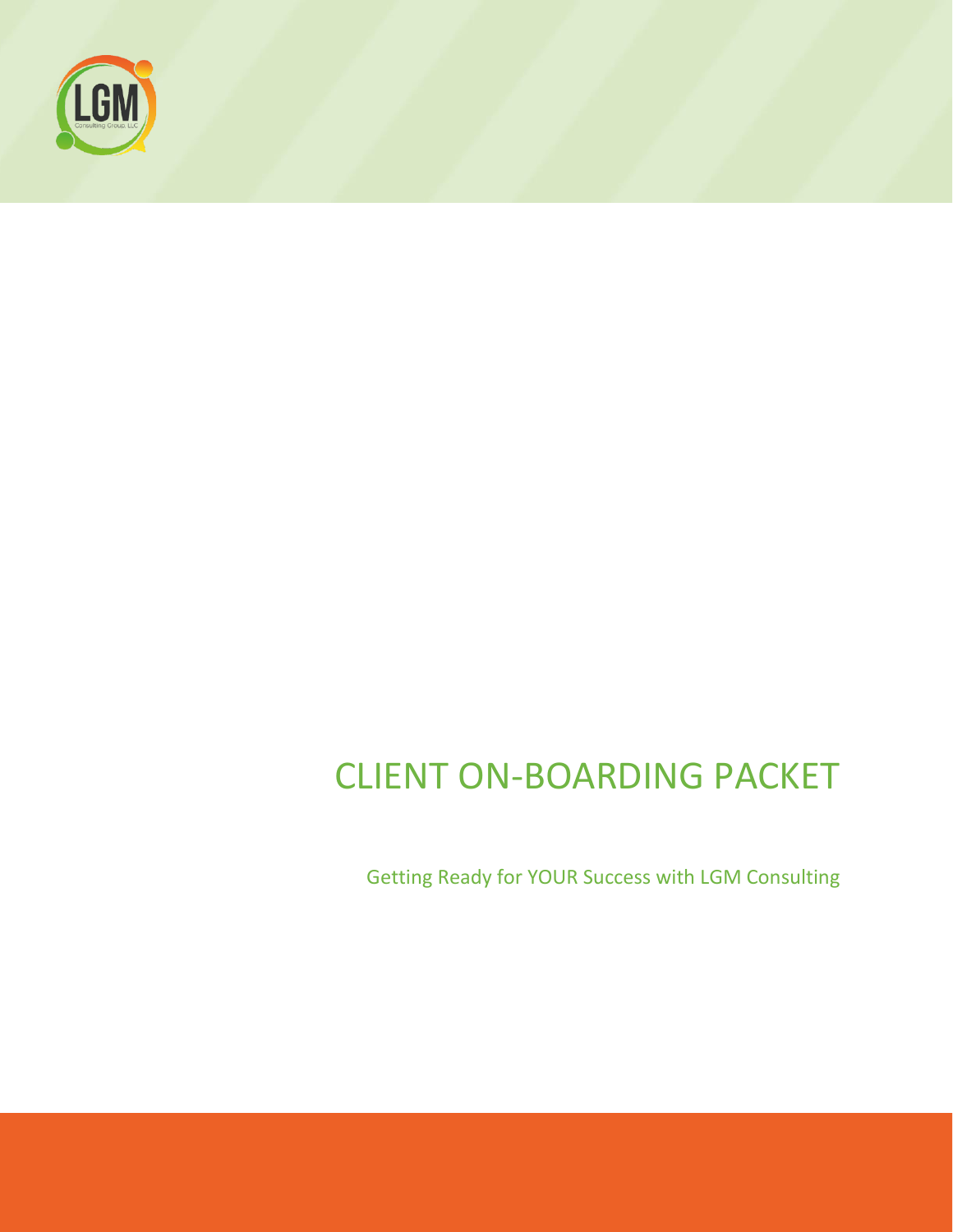# **Table of Contents**

©2022. All Rights Reserved. LGM Consulting, LLC.

CONFIDENTIAL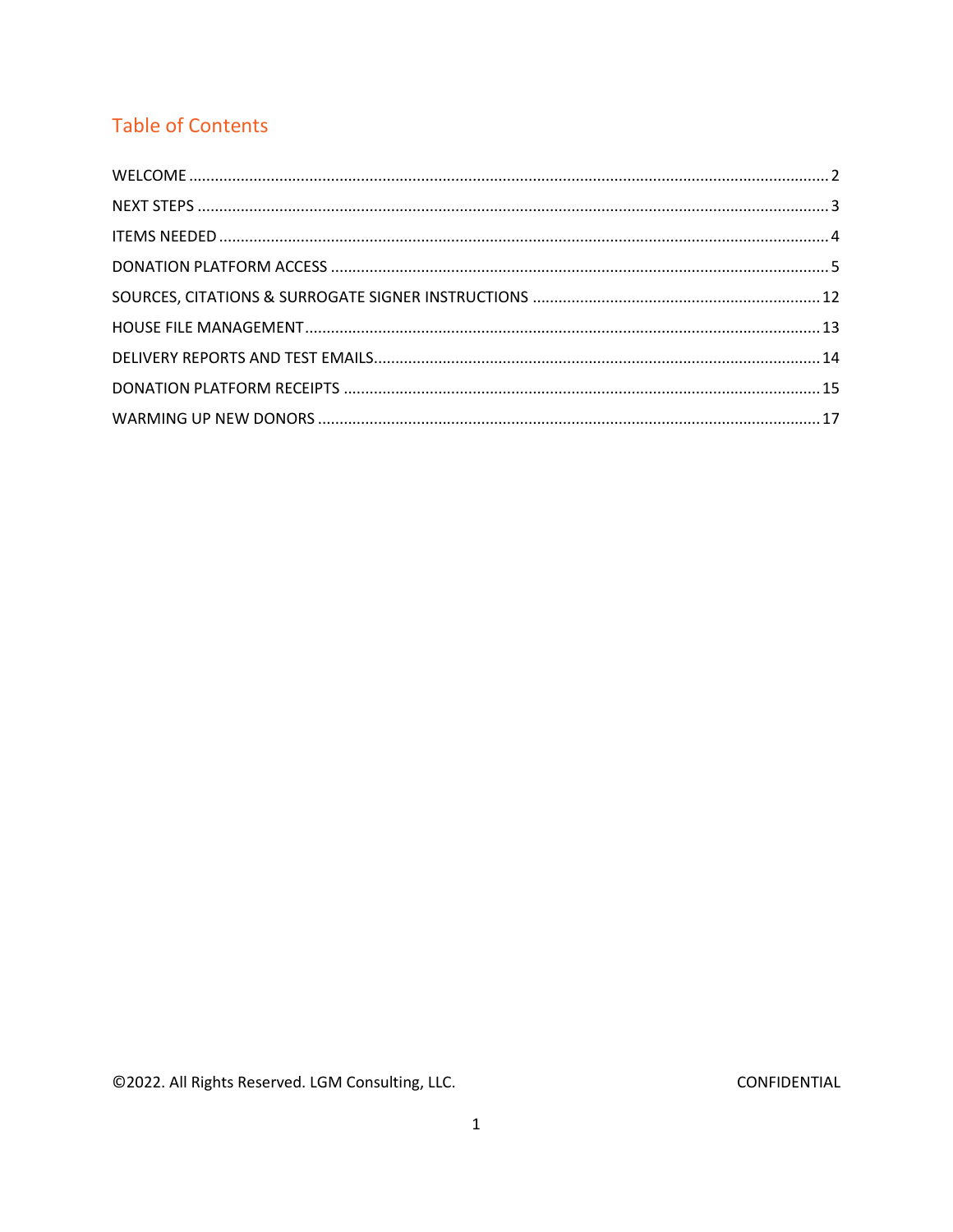# <span id="page-2-0"></span>WELCOME

Welcome aboard! We look forward to working with you and helping you succeed.

Your Account Manager will be communicating with you directly to schedule an onboarding call.

In the interim, our Operations Director, Michelle Lynch as well as our Traffic Operations Manager, Kristen Batdorf, will work with you to ensure everything occurs in an efficient manner as we on board your account with our proven quality control methods.

Please review this entire document and work with them to get your donation platform access configured as well as provide us the materials requested throughout this packet.

The faster you can work with us to on-board your account, the faster we can produce the results you are seeking. On the next page, you'll see a summary of steps needed to move the process forward successfully.

The LGM team is available to answer questions, and you're welcome to contact me directly with any concerns.

Your success is our top priority. Thank you again for the opportunity to serve you.

Sincerely yours,

Bryan G. Rudnick

Bryan G. Rudnick Managing Member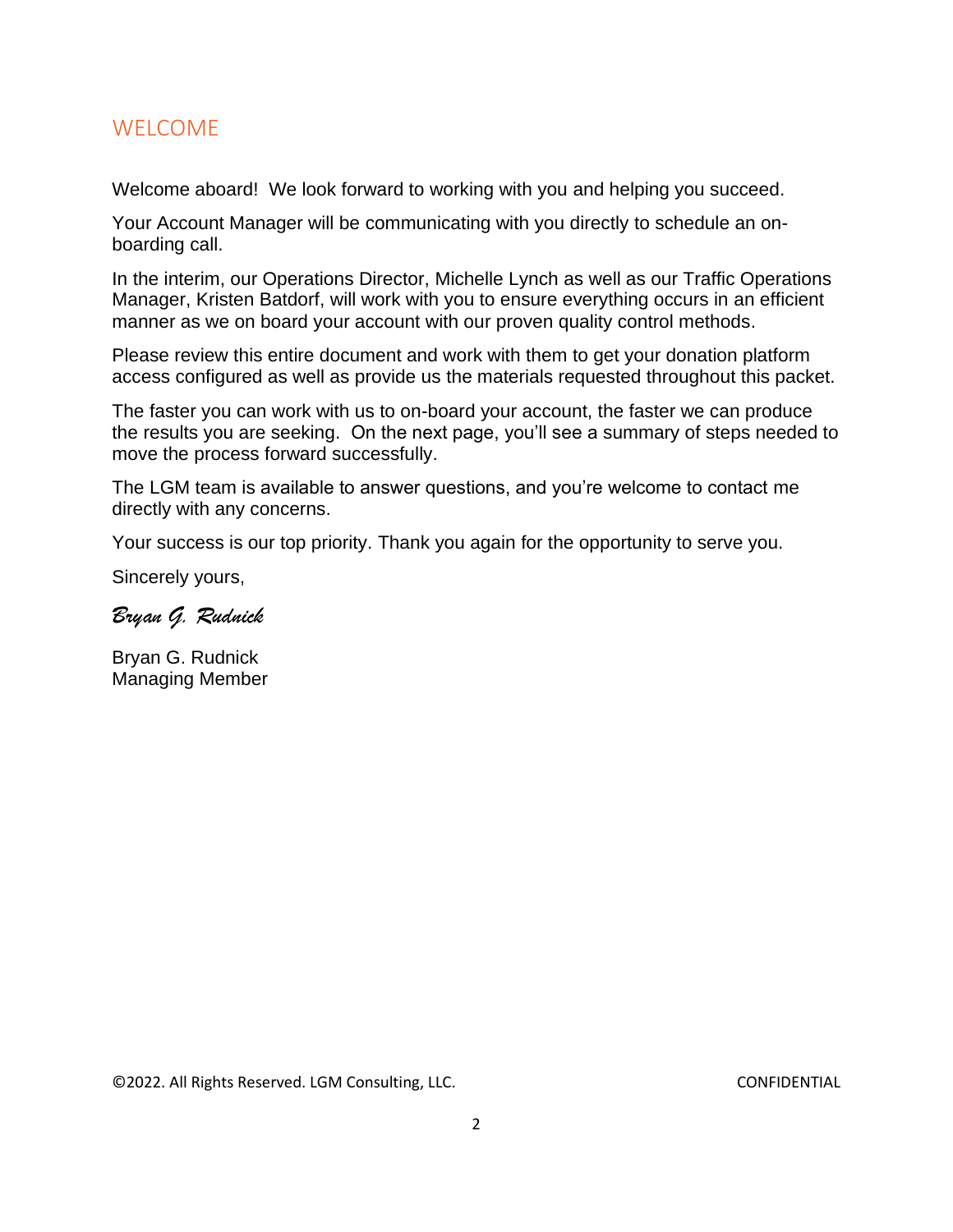# <span id="page-3-0"></span>NEXT STEPS

Here is a summary of the steps needed to ensure we start on the right foot.

- 1) Review this On-boarding packet.
- 2) Provide materials detailed in the packet.
- 3) Arrange an on-boarding call to discuss:
	- a. Messaging (Calls-to-action)
	- b. Dos and don'ts
	- c. The materials you've provided us.
	- d. Your program services
	- e. Any disclaimers that need to be used in your marketing materials
- 4) Integrate LGM personnel with your donation platform and ensures all necessary features are operable.
- 5) LGM starts working on creative.
- 6) Review creative, and edits are made until you provides final approval.\*
- 7) Template landing page is configured and requires your approval.\*
- 8) Once all of the above is completed, we will endeavor to launch the marketing campaigns within 10 days or less.

\*Please note that all approvals must be in writing and provided by the Client Liaison listed in the Agency Agreement.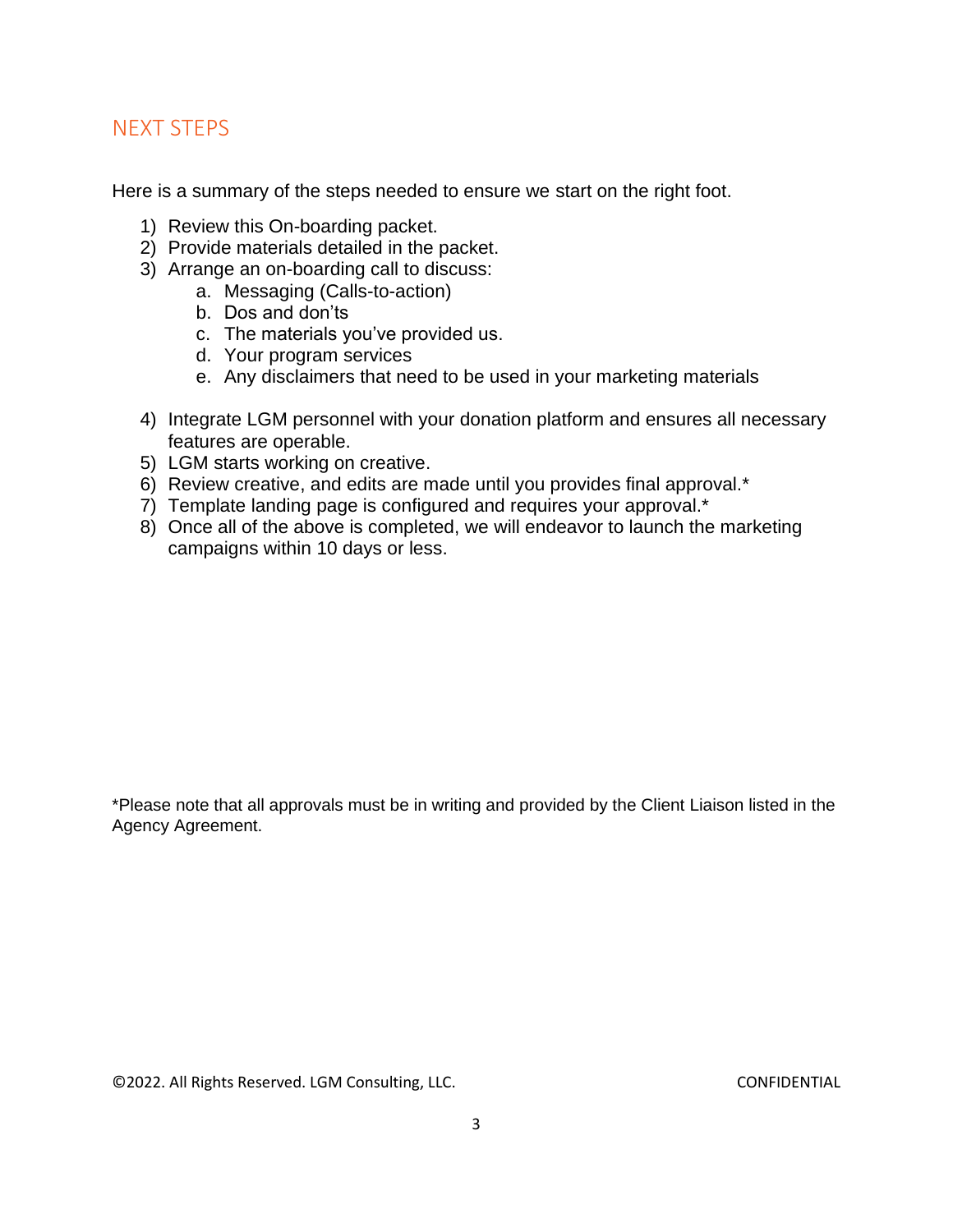# <span id="page-4-0"></span>ITEMS NEEDED

- 1. **For Dropbox—**You will receive an invitation to a shared Dropbox folder. If you need others on your team invited as well, please let us know and ensure to upload the following items.
	- a. Campaign/Organization logo in the following formats .jpeg, .png or .gif,
	- b. Signature of any letter signers in the following formats .jpeg, .png or .gif,
	- c. Pictures of your leadership and letter signers
		- i. Headshots
		- ii. Group shots
		- iii. Especially with political celebrities, Members of Congress, Trump family, media personalities, or other celebrities that could help enhance response to our creatives
	- d. Prior email or direct mail fundraising letters (if applicable),
	- e. Any other information you believe would be helpful in your fundraising including opposition research, talking points, polling information, etc.
	- f. If your leadership or any signer of the letters has served in law enforcement or the military, please provide pictures of them in uniform will be helpful.
	- g. Please provide a disclaimer to be placed in the footer of your emails as required by the FEC, or your state campaign finance department.
	- h. A copy of your email house file if we are managing it for you.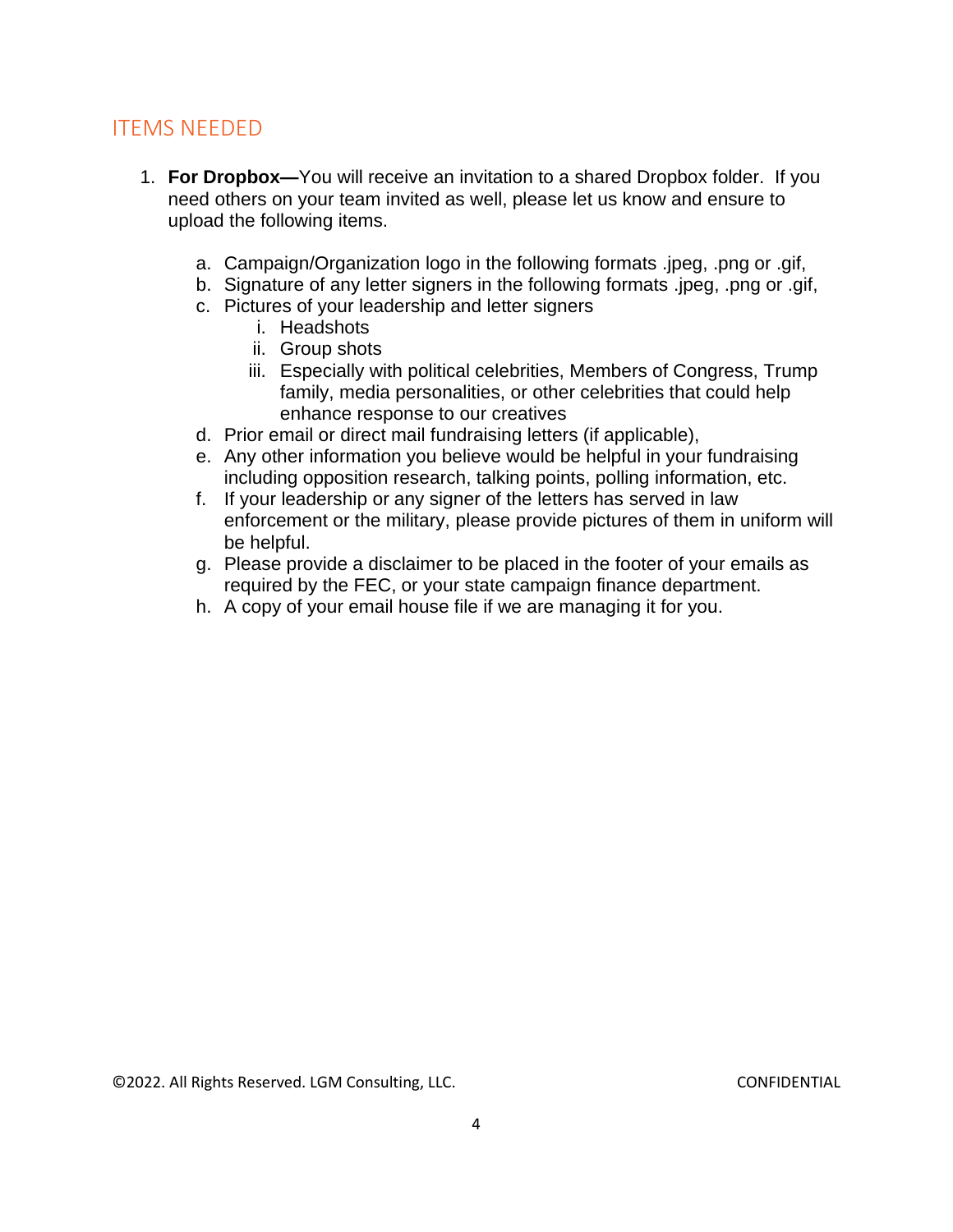# <span id="page-5-0"></span>DONATION PLATFORM ACCESS

#### **1. If using Anedot:**

- a. The following should be added with admin level access.
	- i. [mlynch@asgroupinc.com](mailto:mlynch@asgroupinc.com)
	- ii. [kristen@asgroupinc.com](mailto:kristen@asgroupinc.com)
	- iii. [yaco@asgroupinc.com](mailto:yaco@asgroupinc.com)
	- iv. [bryan@asgroupinc.com](mailto:bryan@asgroupinc.com)
	- v. [powerbi@asgroupinc.com](mailto:powerbi@asgroupinc.com)
- b. Instructions for adding users:
	- i. Log in at Anedot.com
	- ii. Click **Settings** located in the task bar at the top

#### iii. Click **Account**

| <b>ASG</b>                                |                                                                                                                                                 |
|-------------------------------------------|-------------------------------------------------------------------------------------------------------------------------------------------------|
| <b>Brand</b><br><b>Finance</b><br>Account | <b>Presets</b><br>Integrations                                                                                                                  |
| <b>ACCOUNT</b>                            | <b>Users</b><br><b>Invite a User</b>                                                                                                            |
| <b>Legal Entity</b>                       | Invite people to access this account. Need to invite someone from a vendor organization to help manage this account?<br>Use Connected Accounts. |
| Contact Information                       |                                                                                                                                                 |
| Time Zone                                 | <b>USERS</b>                                                                                                                                    |
| <b>SMS Actions</b>                        | <b>Kristi Coleman</b><br>$\bullet$<br>⊂<br>kcoleman@asgroupinc.com                                                                              |
| <b>PERMISSIONS</b>                        | <b>Kristen Batdorf</b><br>$\bullet$                                                                                                             |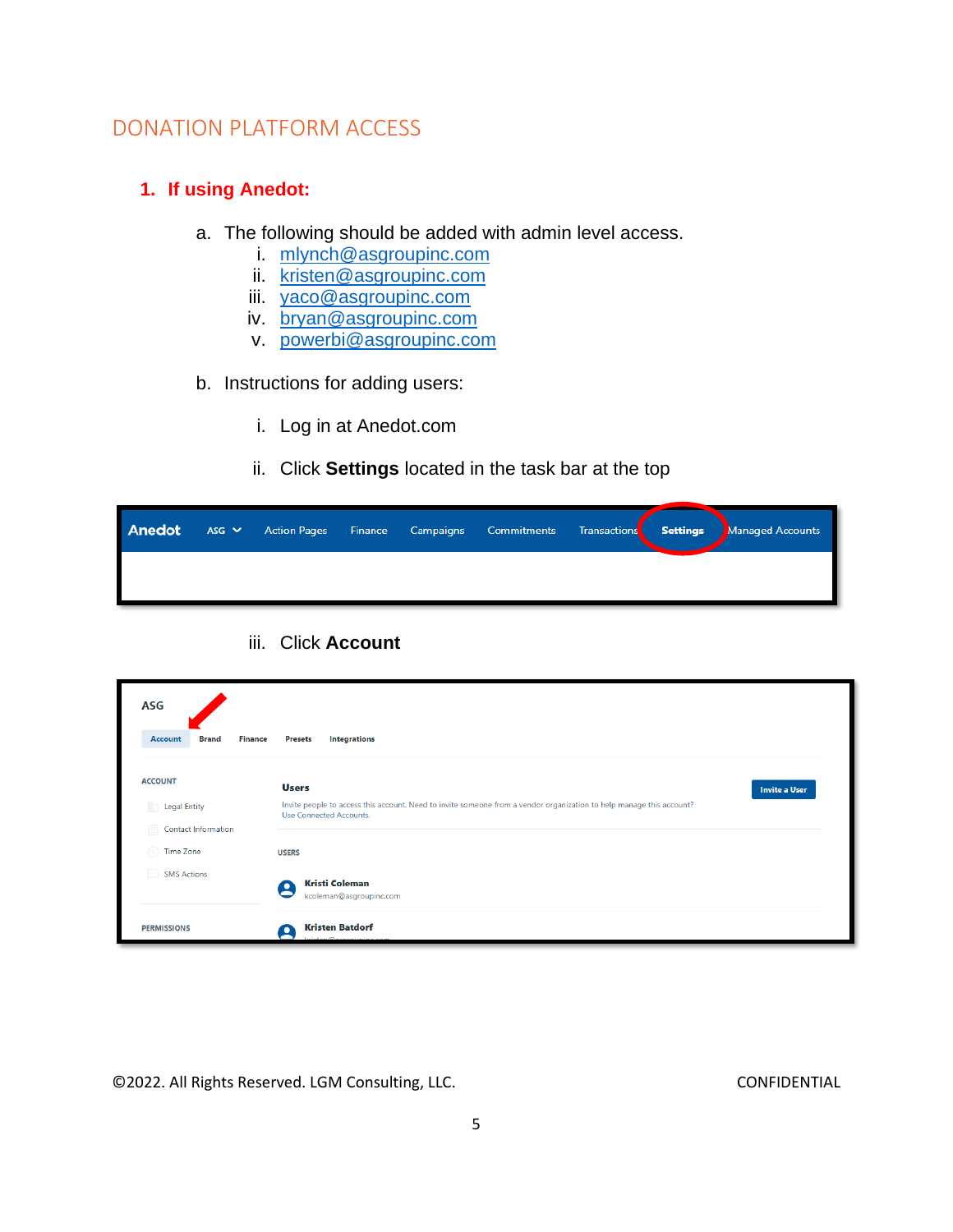| <b>ASG</b>                                |                                                                                                                                                 |
|-------------------------------------------|-------------------------------------------------------------------------------------------------------------------------------------------------|
| <b>Finance</b><br>Account<br><b>Brand</b> | Integrations<br><b>Presets</b>                                                                                                                  |
| <b>ACCOUNT</b>                            | <b>Users</b><br><b>Invite a User</b>                                                                                                            |
| Legal Entity                              | Invite people to access this account. Need to invite someone from a vendor organization to help manage this account?<br>Use Connected Accounts. |
| <b>Contact Information</b><br>日           |                                                                                                                                                 |
| Time Zone<br>$\omega$                     | <b>USERS</b>                                                                                                                                    |
| <b>SMS Actions</b><br>                    | <b>Kristi Coleman</b><br>8<br>kcoleman@asgroupinc.com                                                                                           |
| <b>PERMISSIONS</b>                        | <b>Kristen Batdorf</b><br>8<br>kristen@asgroupinc.com                                                                                           |
| & Users<br>Connected Accounts             | <b>Yaco Zaragoza</b><br>ρ<br>yaco@asgroupinc.com                                                                                                |
| <b>ACTIONS</b>                            | Michelle Lynch You<br>8<br>mlynch@asgroupinc.com                                                                                                |

#### iv. Click **Users**

### v. Click **Invite a User**

| <b>ASG</b><br><b>Brand</b><br><b>Finance</b><br>Account                   | Integrations<br><b>Presets</b>                                                                                                                                                          |  |  |  |  |  |
|---------------------------------------------------------------------------|-----------------------------------------------------------------------------------------------------------------------------------------------------------------------------------------|--|--|--|--|--|
| <b>ACCOUNT</b><br>h.<br><b>Legal Entity</b><br><b>Contact Information</b> | <b>Users</b><br><b>Invite a User</b><br>Invite people to access this account. Need to invite someone from a vendor organization to help manage this account?<br>Use Connected Accounts. |  |  |  |  |  |
| Time Zone<br><b>SMS Actions</b>                                           | <b>USERS</b><br><b>Kristi Coleman</b><br>8<br>kcoleman@asgroupinc.com                                                                                                                   |  |  |  |  |  |
| <b>PERMISSIONS</b>                                                        | <b>Kristen Batdorf</b><br>8<br>kristen@asgroupinc.com                                                                                                                                   |  |  |  |  |  |
| & Users<br>Connected Accounts                                             | <b>Yaco Zaragoza</b><br>$\boldsymbol{\Theta}$<br>yaco@asgroupinc.com                                                                                                                    |  |  |  |  |  |
| <b>ACTIONS</b>                                                            | Michelle Lynch You<br>8<br>mlynch@asgroupinc.com                                                                                                                                        |  |  |  |  |  |
| (III) Pause Account                                                       | <b>Bryan Rudnick Owner</b><br>8<br>bryan@asgroupinc.com                                                                                                                                 |  |  |  |  |  |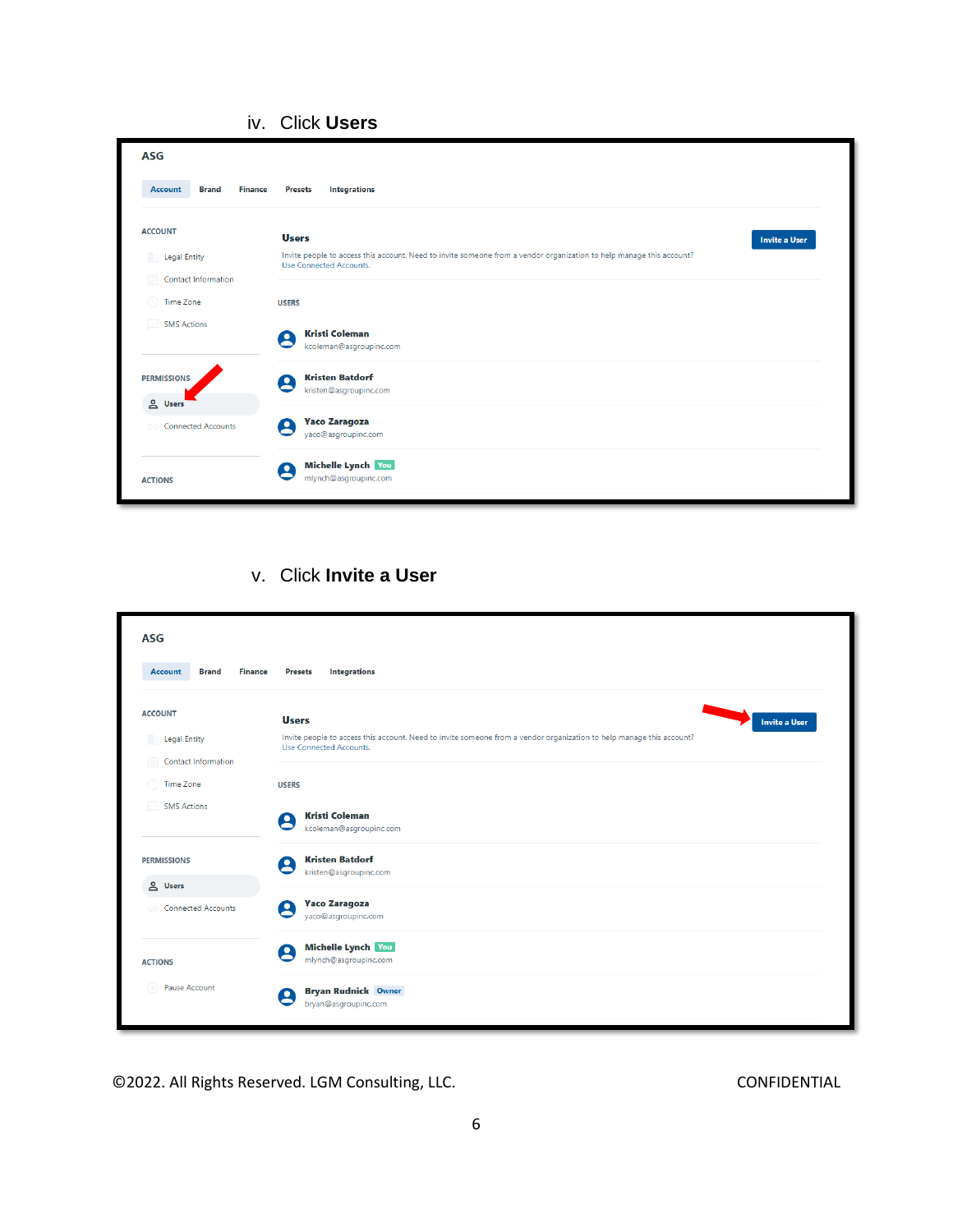### vi. Add [bryan@asgroupinc.com](mailto:bryan@asgroupinc.com) in the **Email Address** field

|              | $\times$                                                                                   |
|--------------|--------------------------------------------------------------------------------------------|
|              | <b>Invite User to Anedot</b><br>Invite people to access this account.                      |
| $\checkmark$ | Email Address*<br>bryan@asgroupinc.com                                                     |
|              | Access Level*                                                                              |
| $\odot$      | Admin<br>Access to invite admin and standard users. Access to add and remove integrations. |
|              | Standard<br>Access to Action Pages and Finance.                                            |
|              | Limited                                                                                    |
|              |                                                                                            |

#### vii. Select **Admin**

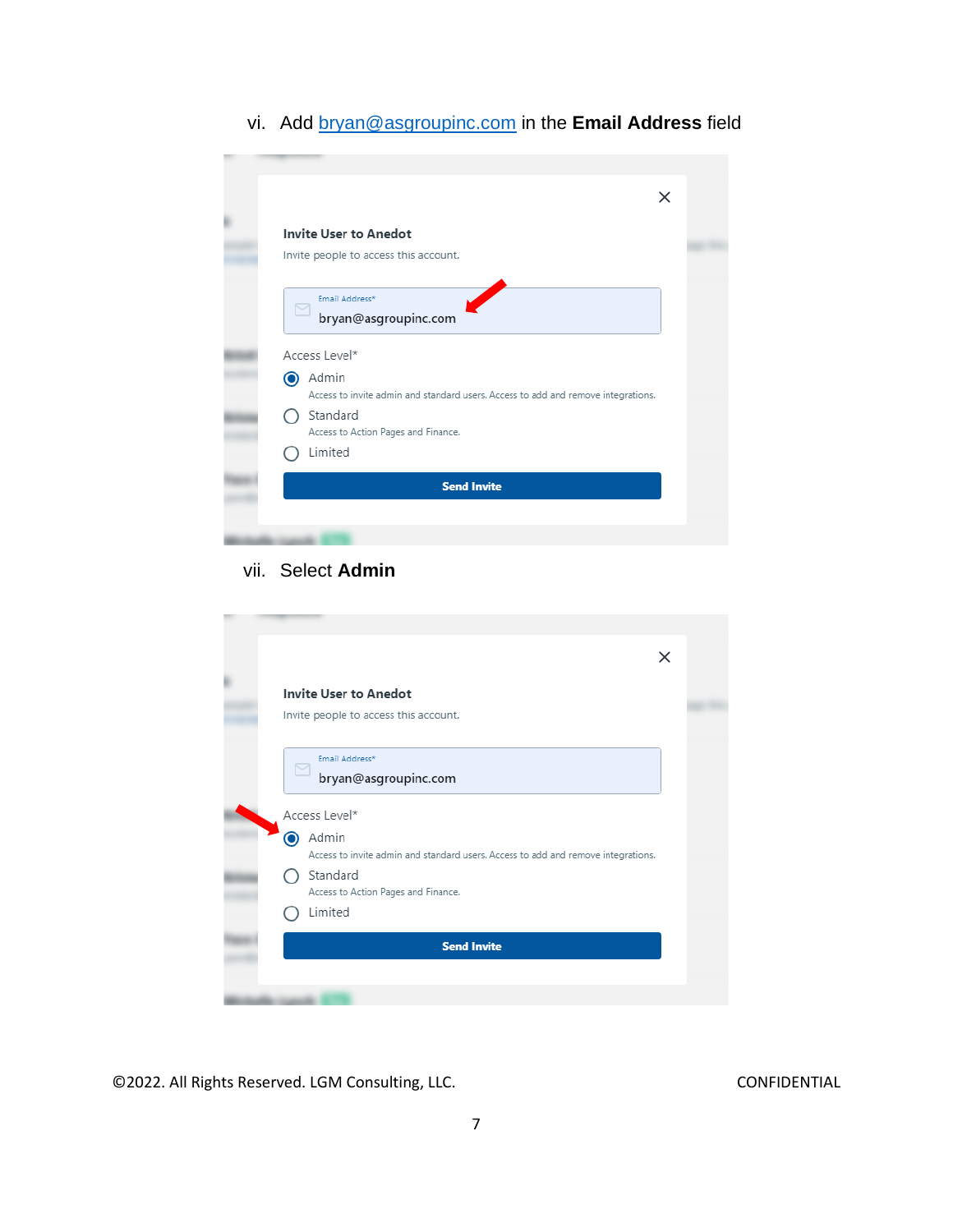#### viii. Click **Send Invite**

|                                                                                                 | × |  |
|-------------------------------------------------------------------------------------------------|---|--|
| <b>Invite User to Anedot</b>                                                                    |   |  |
| Invite people to access this account.                                                           |   |  |
| Email Address*<br>$\overline{\phantom{0}}$<br>bryan@asgroupinc.com                              |   |  |
| Access Level*                                                                                   |   |  |
| Admin<br>0<br>Access to invite admin and standard users. Access to add and remove integrations. |   |  |
| Standard<br>Access to Action Pages and Finance.                                                 |   |  |
| Limited                                                                                         |   |  |
| <b>Send Invite</b>                                                                              |   |  |

- ix. Repeat steps  $1.b.v 1.b.v$  ii until all of the below users have been added.
	- 1. [mlynch@asgroupinc.com](mailto:mlynch@asgroupinc.com)
	- 2. [kristen@asgroupinc.com](mailto:kristen@asgroupinc.com)
	- 3. [yaco@asgroupinc.com](mailto:yaco@asgroupinc.com)
	- 4. [bryan@asgroupinc.com](mailto:bryan@asgroupinc.com)
	- 5. [powerbi@asgroupinc.com](mailto:powerbi@asgroupinc.com)
- c. Once the aforementioned is completed, Michelle and Kristen will configure donation pages for our efforts and reach out to Anedot to confirm the billing markup has been added before we commence our marketing campaigns.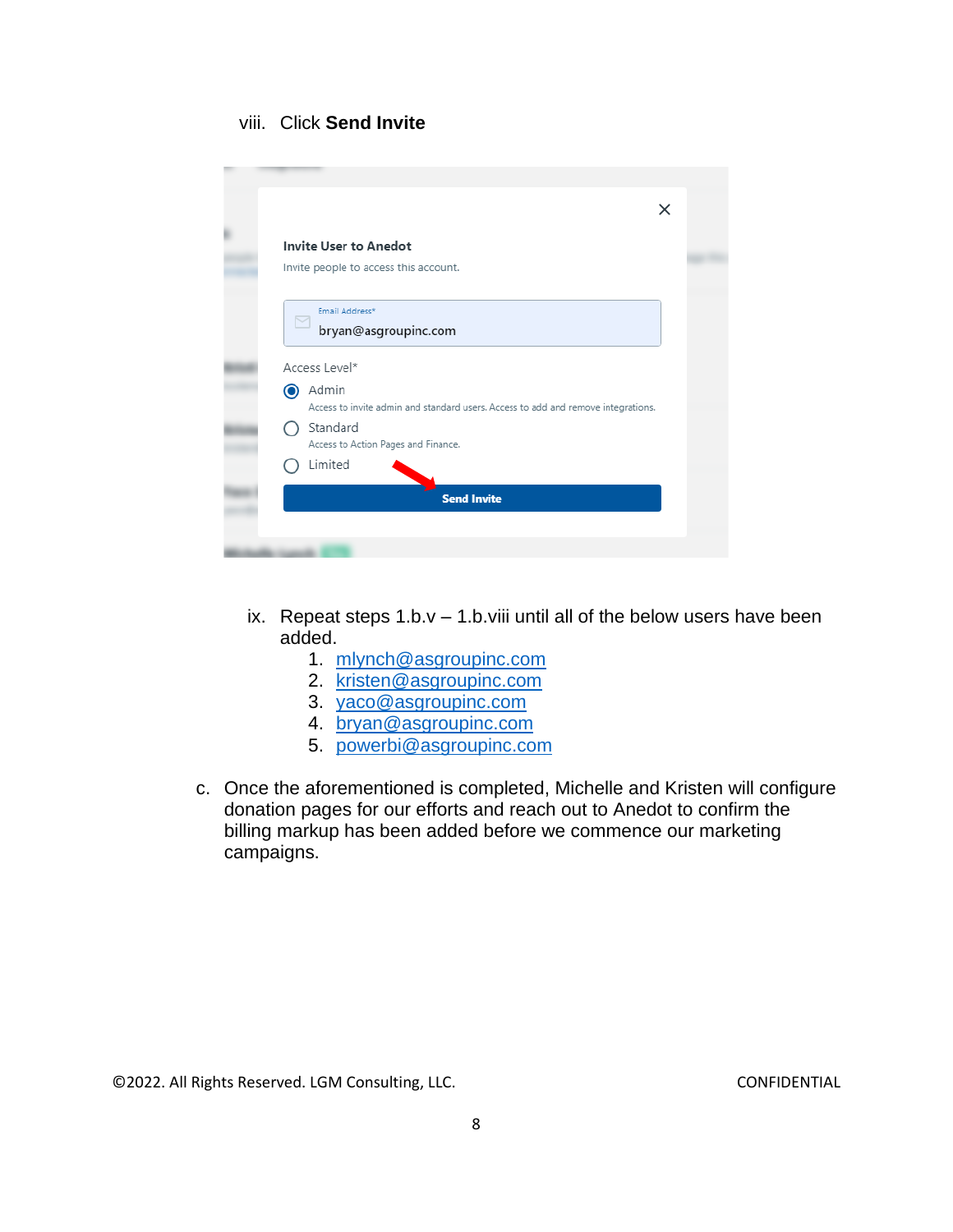#### **2. If using Revv or WinRed:**

- a. Special notes:
	- i. All WinRed accounts have an associated Revv account
	- ii. Log in credentials for your Revv account would be the same as the log in credentials for your WinRed account.
- b. Instructions for adding our Agency account
	- i. Log in at revv.com
	- ii. Click the gray circle in the top righthand corner to drop down your organization's menu.

| $\circ$ |               |         |               |               | Dashboard Pages $\vee$ People $\vee$ Revenue $\vee$ Store $\vee$ Utilities $\vee$ |  |
|---------|---------------|---------|---------------|---------------|-----------------------------------------------------------------------------------|--|
|         | <b>Splits</b> | Upsells | Upsell Groups | Custom Fields |                                                                                   |  |

#### iii. Click **settings**

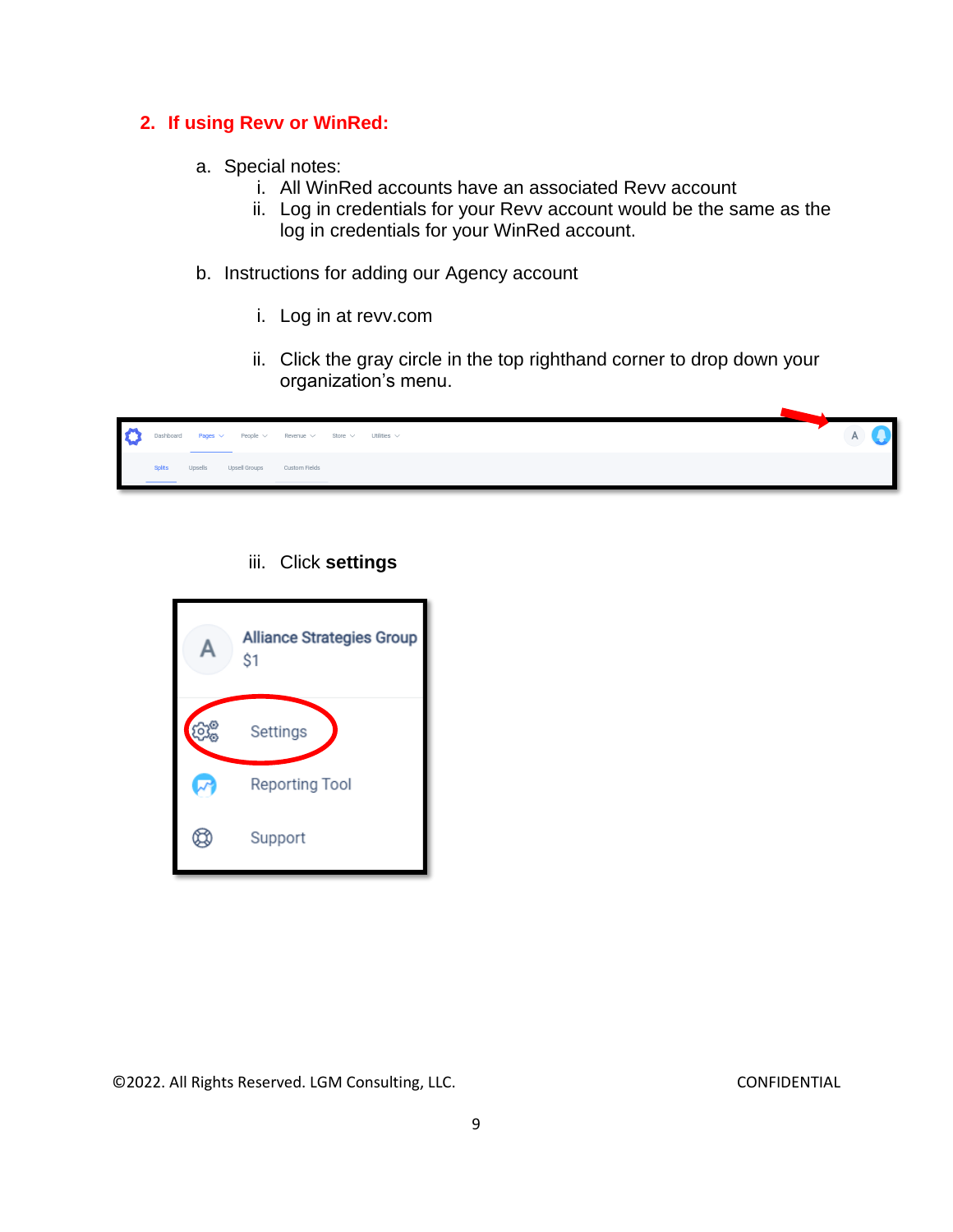iv. Click on the **Agencies** tab at the bottom left-hand corner



v. Click the **green + sign** on the top right-hand corner



vi. Click **Add agency**

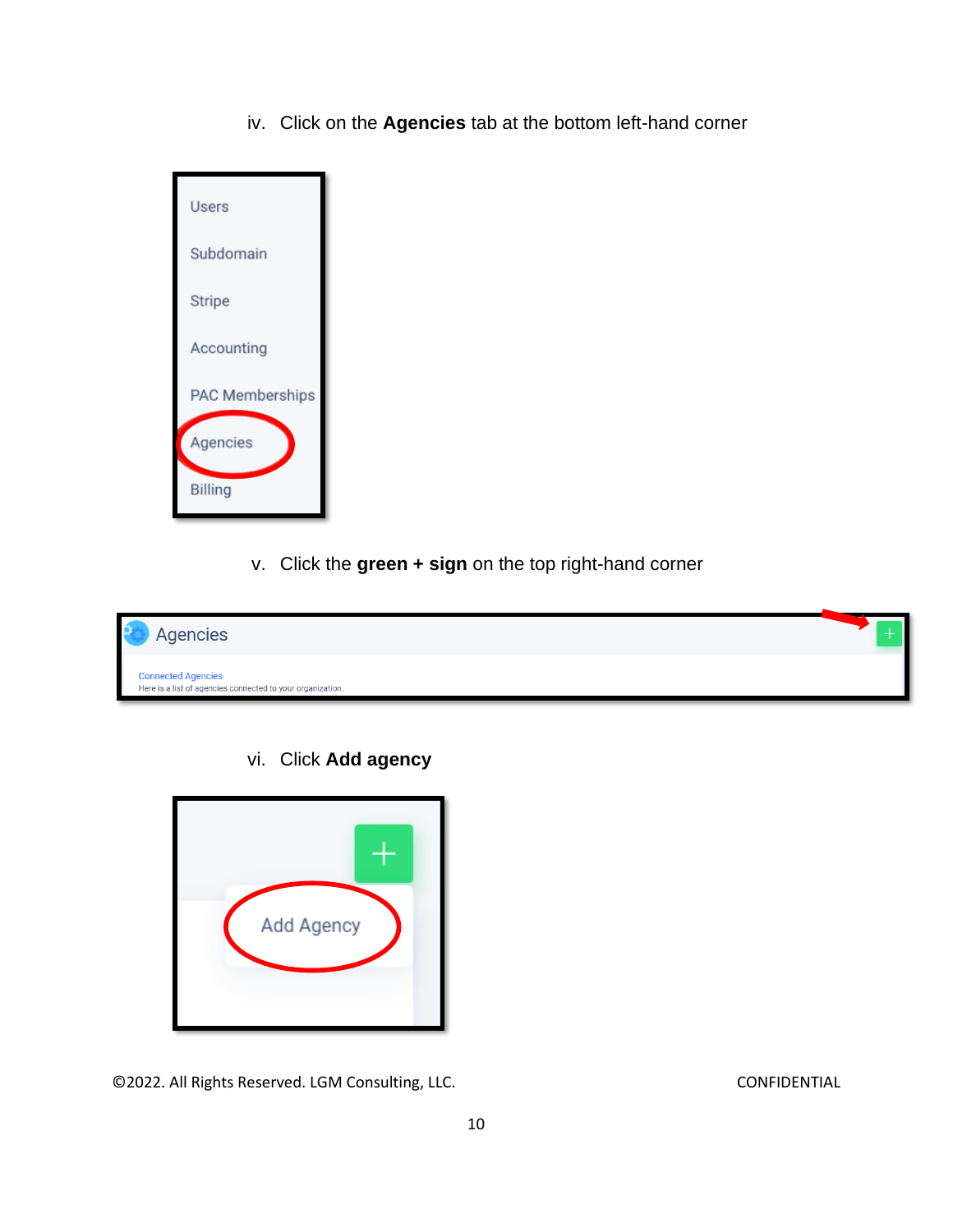#### vii. Enter the our A**gency ID**: **rv\_sk\_Dm1PosH8QusuKD9AS3GAAps2**

viii. Click **Connect agency**



c. Once the aforementioned is completed, Michelle and Kristen will configure donation pages.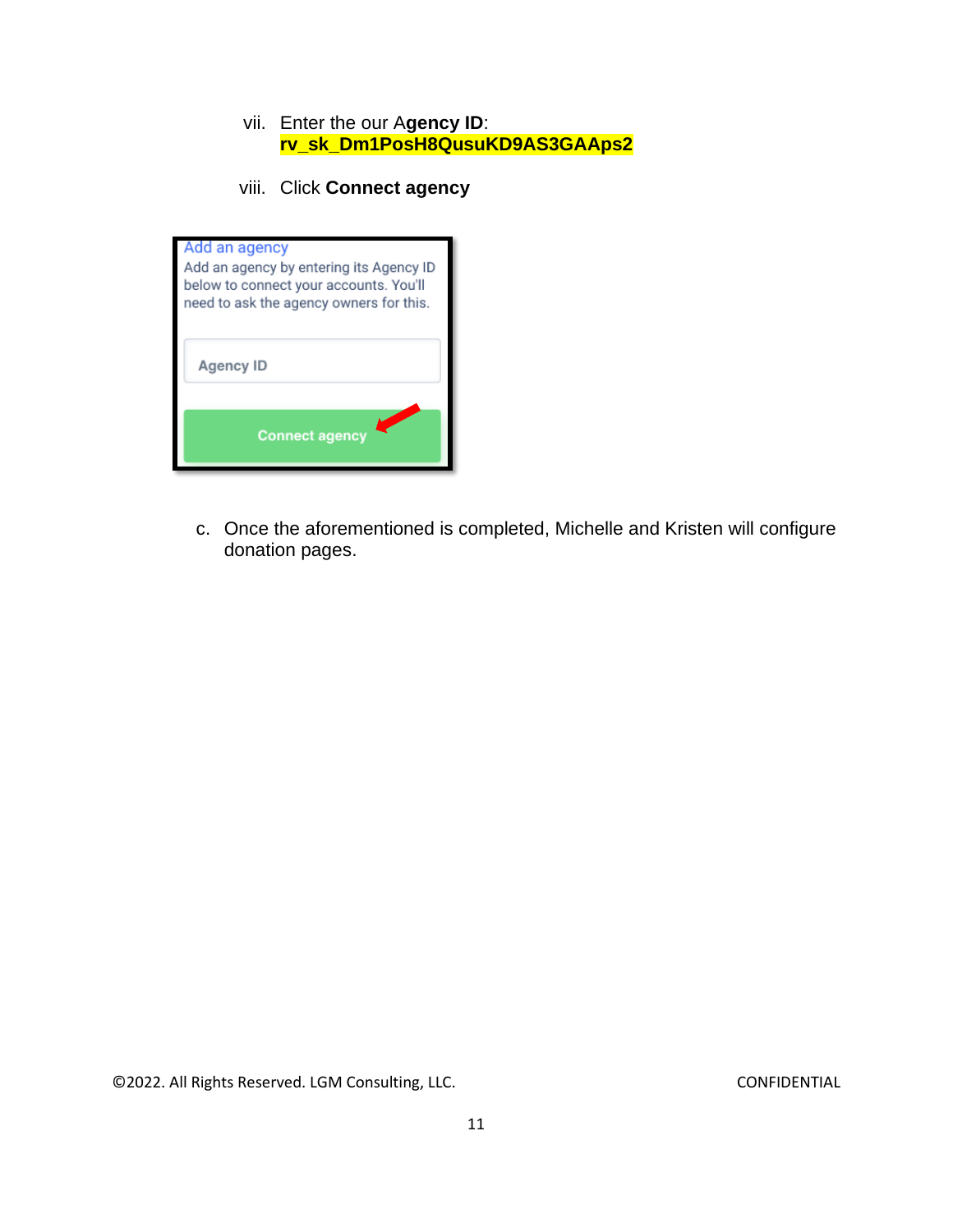# <span id="page-12-0"></span>SOURCES, CITATIONS & SURROGATE SIGNER INSTRUCTIONS

### **SOURCES & CITATIONS**

It is essential that all information in your marketing efforts, especially statements used to support facts are accurate. We will provide you with our sources when you receive creative to review, and we are always willing to provide more sources to make you comfortable about statements being made in the letters.

If you have statements you want included, we also ask that you provide us with the appropriate citations and sources for our records.

### **SURROGATE SIGNERS**

Many of our clients have successfully utilized Sean Hannity, James Golden aka Bo Snerdley, Newt Gingrich, President Trump, members of the Trump Family, Jon Voight, members of the Duck Dynasty family, Ted Nugent and faith leaders.

Surrogate signers will generally increase the response to our marketing messages.

We encourage you to use surrogate signers if you have access to individuals who can serve in this capacity, but please do not ask us to write letters on behalf of surrogates until you have properly coordinated with your surrogate.

Unless other arrangements are made, we do not get involved in requesting surrogate signers to participate in a volunteer or fee-based arrangement. Clients make the request to the surrogate signer directly, but if you desire, we can send the surrogate a copy of the letter once the request is made and facilitate edits as needed.

The final approval must always be provided in writing by our Client Liaison\* via email or through our Review and Approve system. The client is always responsible for coordinating a final approval from the surrogate unless other arrangements have been made.

\*The Client Liaison is the individual listed in the Agency Agreement as "Liaison".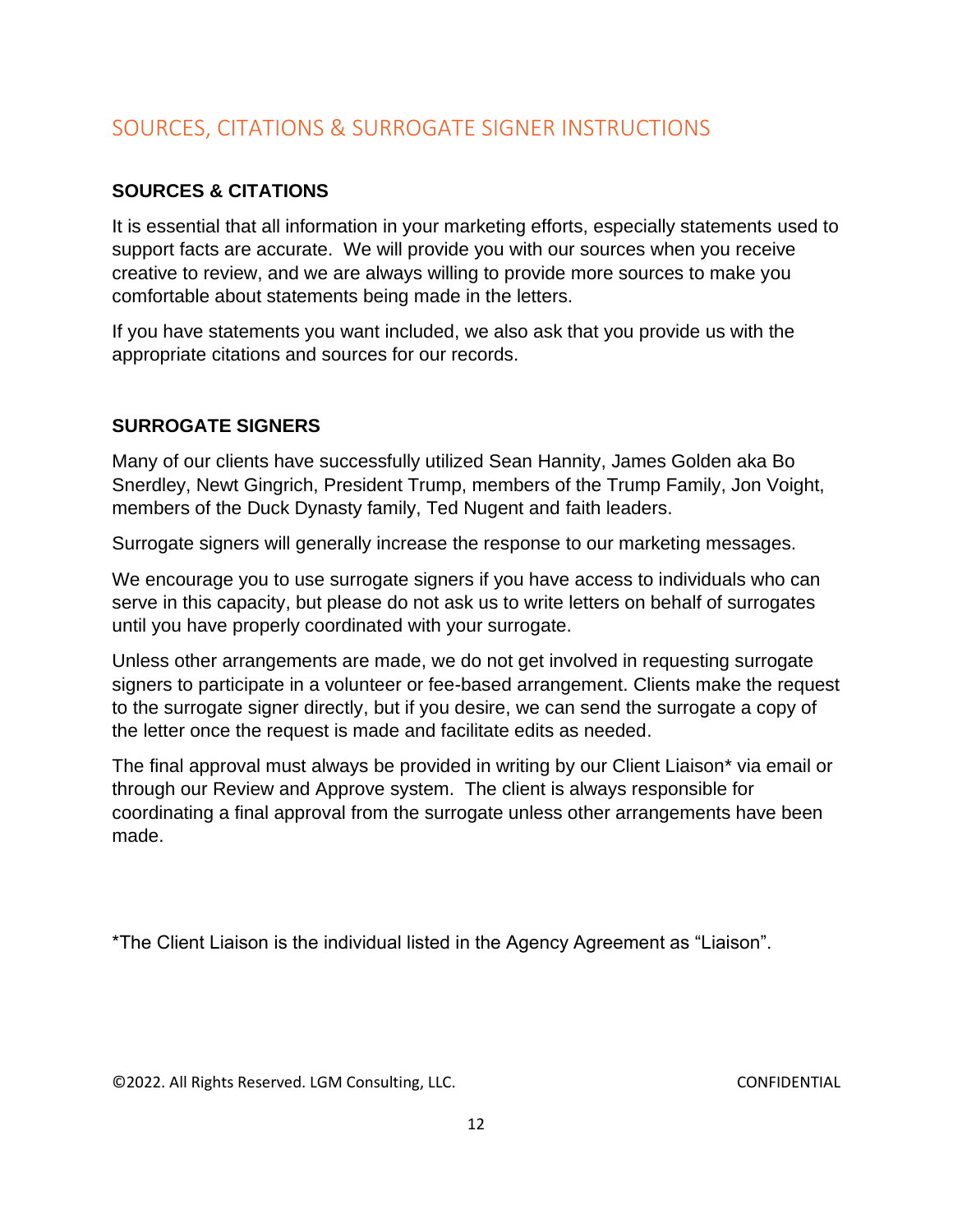# <span id="page-13-0"></span>HOUSE FILE MANAGEMENT

House file messaging is a productive and essential element for our digital marketing efforts and we will look for opportunities to help you maximize results from your house file.

If you have retained us to manage your house file from prior marketing efforts, (email lists, petitions, Facebook, etc), please upload the files in CSV or Excel format to the Dropbox folder we have shared with you. We will segregate those segments from the names we provide you though our marketing efforts.

House file letters will often be used to test messages before we send them to prospect lists to ensure best results and test the messaging.

When you upload your files, please label them and if practical, please include a word document that details the files and their origins.

For Best Practices, please include as many fields of information as possible, especially the date, time and IP address from where they opted-in or donated to you. If you can include the "first name" of the individual, it is helpful towards the marketing efforts.

There is no need to provide a list of "unsubscribes" and we will not use such files, however, we may be able to help you re-activate members who have stopped opening or engaging with your email letters.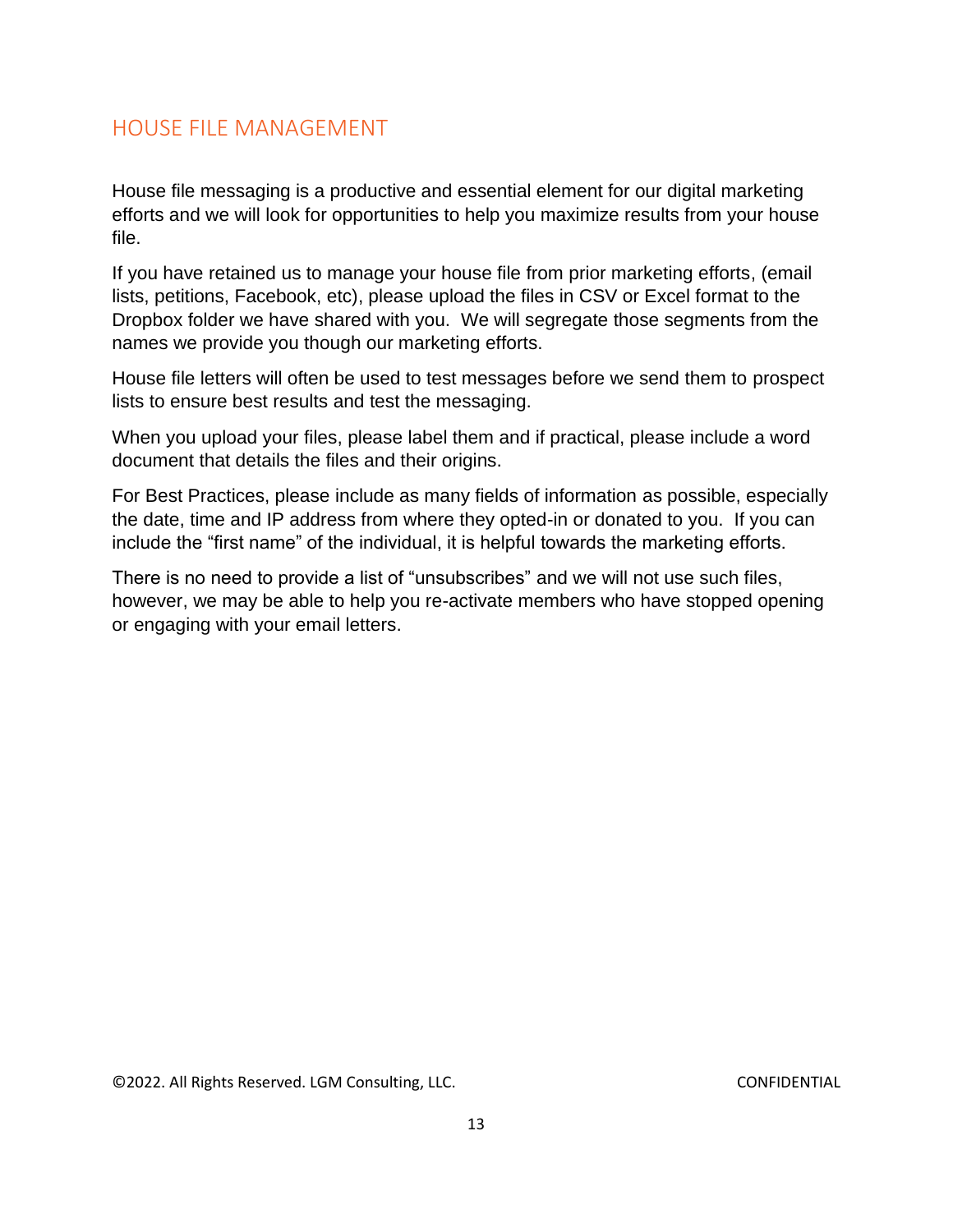# <span id="page-14-0"></span>DELIVERY REPORTS AND TEST EMAILS

In our performance-based program, we do not provide reporting on size of deployments, open rates, click through rates or other metrics. Generally, we evaluate performance on conversions and donations.

We generally test marketing campaigns with 100,000 to 200,000 emails and then evaluate our expansion for an individual marketing campaign to more emails, segments and additional lists.

Your Account Manager can gather these metrics for a review of the overall efforts, but we do not always receive these metrics from list owners and therefore it may be an incomplete summary.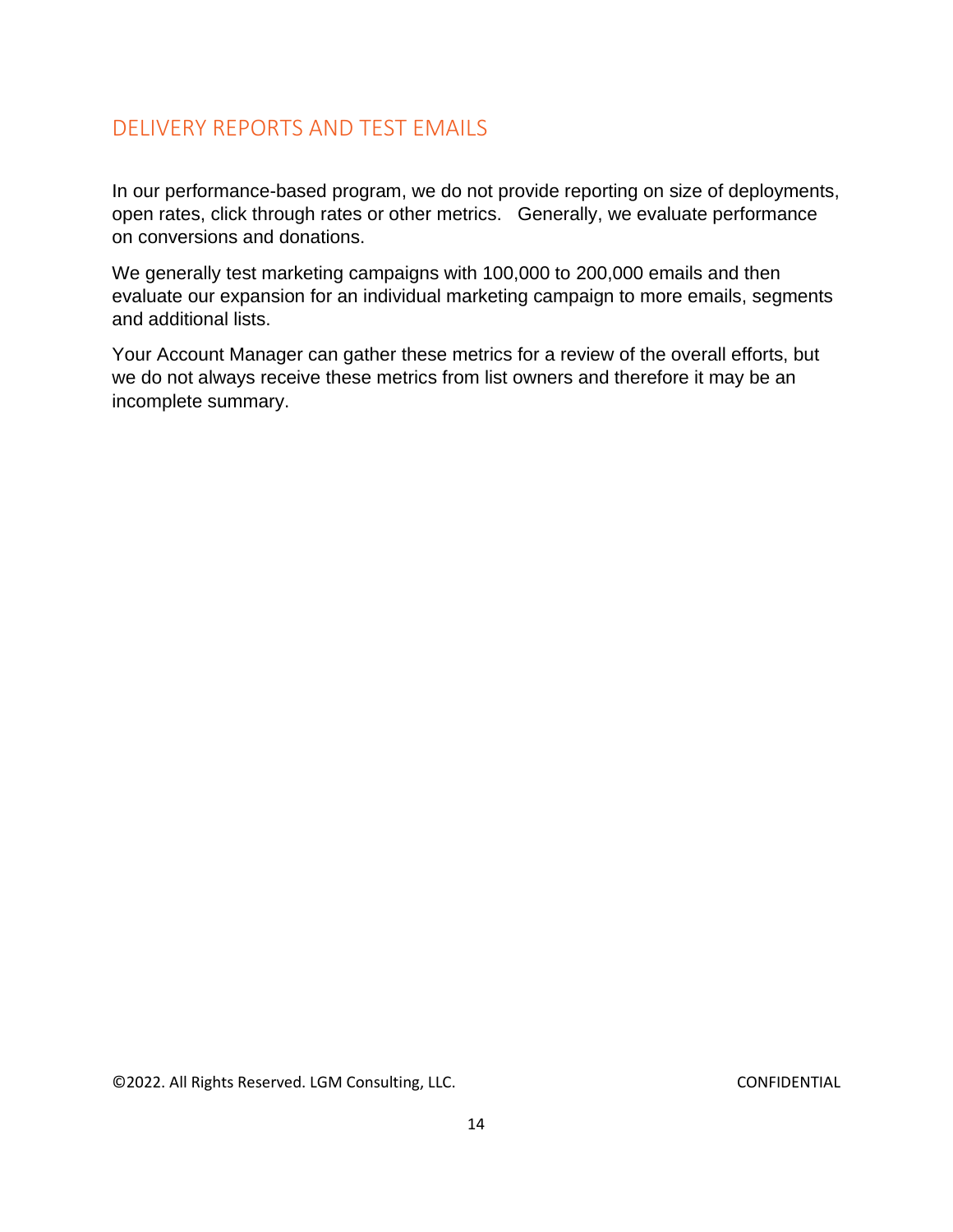# <span id="page-15-0"></span>DONATION PLATFORM RECEIPTS

Anedot, Revv and WinRed allow you to customize the thank you emails and receipts to donors. Instructions on setting up and customizing receipts and thank you emails are outlined below:

- 1. Anedot <https://help.anedot.com/knowledge/edit-campaign-receipt>
- 2. Revv [https://support.revv.co/en/articles/1511266-adding-substitution-variables](https://support.revv.co/en/articles/1511266-adding-substitution-variables-to-email-receipts)[to-email-receipts](https://support.revv.co/en/articles/1511266-adding-substitution-variables-to-email-receipts)
- 3. WinRed [https://support.winred.com/en/articles/4063584-customize-automated](https://support.winred.com/en/articles/4063584-customize-automated-emails-to-donors)[emails-to-donors](https://support.winred.com/en/articles/4063584-customize-automated-emails-to-donors)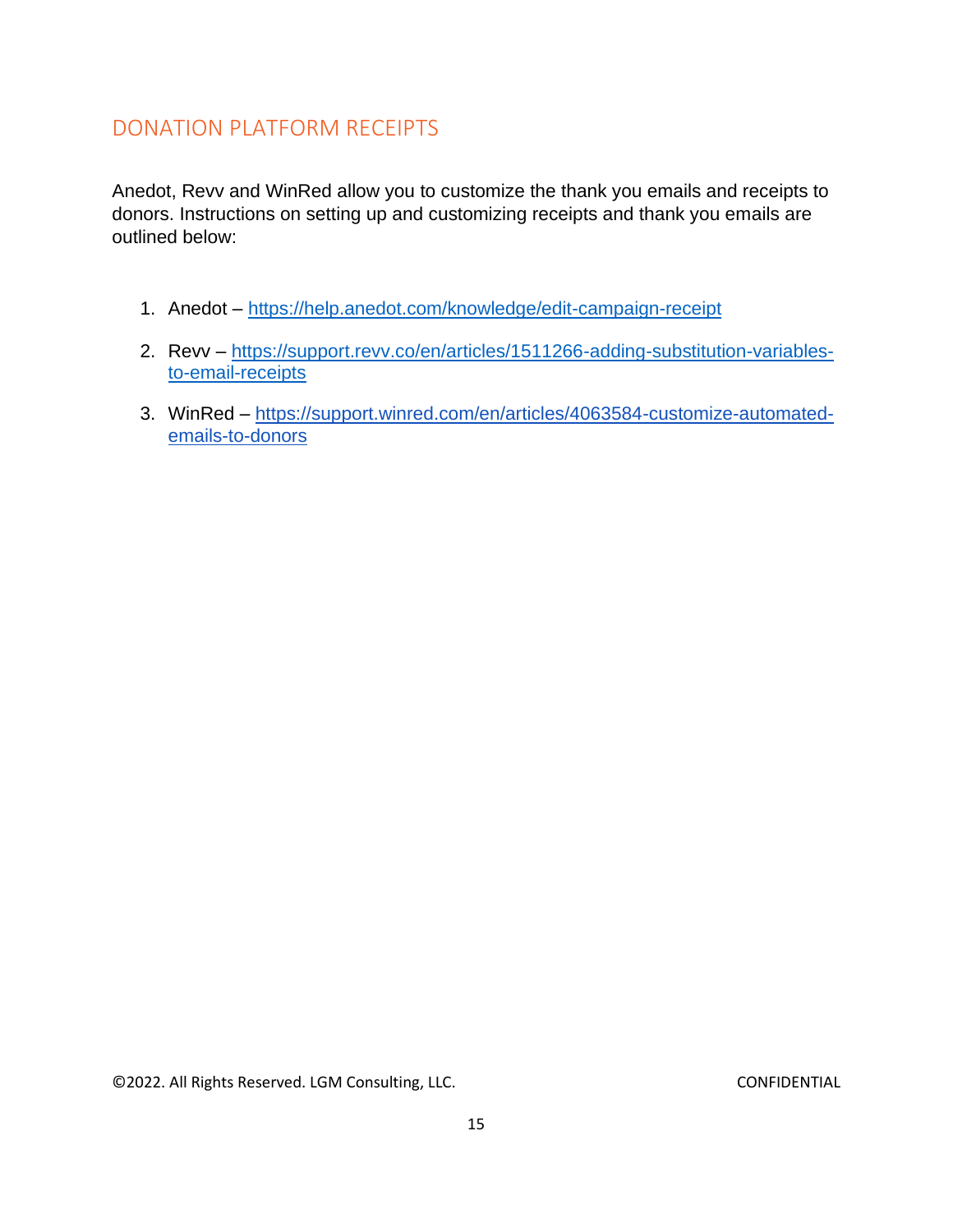#### **Custom Thank You Note Example**



John,

Thank you for your \$100 donation to George Washington for President. Your donation has been successfully processed.

Joe Biden and the radical left are doing all they can to transform our nation into a socialist utopia. I'm working hard to meet and educate voters daily on the need to keep our republic a free nation. Any additional help you can provide with a monthly contribution or by encouraging friends and family to donate, can make a huge difference between now and November 8, 2022.

Thanks so much for supporting us!

Sincerely,

George Washington

\$100 **George Washington for President** 

> John Doe 2412 W Davis Street Arlington, VA 12345

Donation ID: ab\_cd\_jshdf67swebfkj74bav9h4b98rh4b Date: 2022-12-13 19:07:39 UTC

Have questions about your donation? Contact george@washingtonforpres.org.

This was sent to **john@noname.com**. You received this because you signed up at Revv.